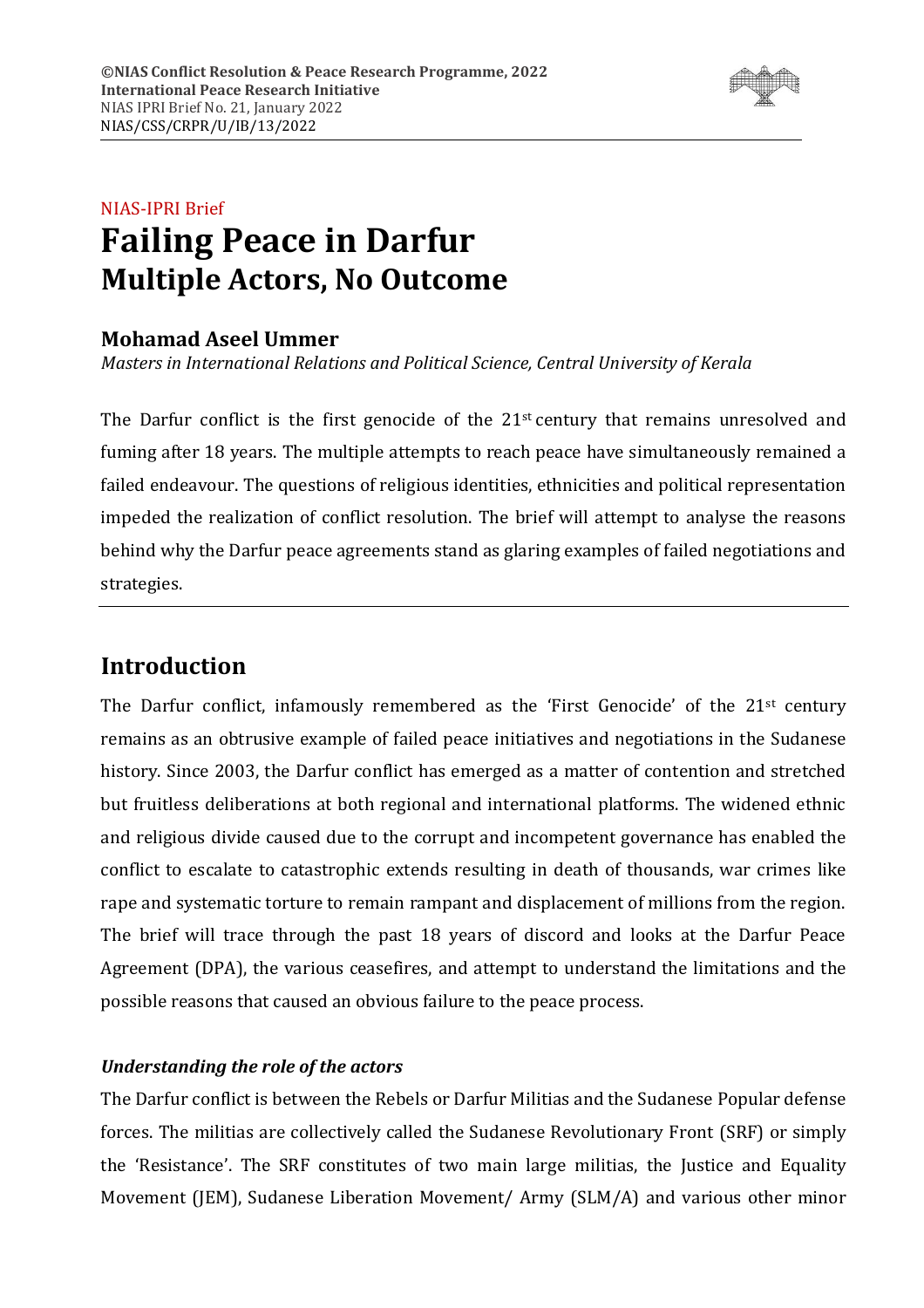factions from Zaghawa, Masalit and Fur communities of the region. On the other side, the Sudanese defense forces are aligned with a local Arab militia called 'Janjaweed' which has now been transformed to a formal military force recognized by the Sudanese Government called the Rapid Support Force (RSF)**1**.

Both sides have alleged to have committed war crimes including indiscriminate attack on civilians, rape, extra-judicial executions and Genocide. As a collective initiative from UN and African Union, a peace keeping force (United Nations – African Union Mission in Darfur, UNAMID) was also on the ground since 2007, but had withdrawn completely by 2019.

## **A brief background**

The Darfur region is the country's most inaccessible region which had remained as an independent Islamic sultanate in the western regions of country. Darfur was made a part of Sudan in 1916 by the British. The region has over 80 ethnic communities, the most predominant among them were the Masalit, Zagawa and the Fur. Unlike the rest of Sudan, Darfur has large number of communities practicing Christianity and African tribal animism, but throughout history the people integrated well via exogamous marriages and other social interactions creating a complex social fabric. Like most parts of the Sahel, majority of the demography is engaged in agricultural and pastoral activities for income, thus making land and water the most contested natural resources. Conflicts in the region can be traced back to 1930's when tribes engaged in occasional confrontations over the ownership of pastoral and grazing land and water. The increasing desertification and recurring droughts resulted in heightened tensions between the communities. The influx of cheap weapons from conflict ridden neighbors like Chad and Central African Republic resulted in a violent atmosphere. The region is also infamous for its Apartheid trends between Arabs and Non-Arabs.<sup>2</sup>

### *Pan-Arabism and exclusionary identity politics*

The rise of Pan-Arabism in the neighbouring Libya and Egypt resulted in the formation of a small political elite in capital Khartoum who were largely Muslims, they monopolized both economy and the politics of the country. Regions like Darfur in the peripheries of the country was often left out from development and welfare, this created a bitter impression among the

<sup>1</sup> Brenden Koerner, **"***Who are the Janjaweed, a guide to Sudanese Militiamen",* The Slate.com, 2004

<sup>2.</sup> Ahmed Sikainga, *"World worst Humanitarian crisis, Understanding the Darfur conflict",* Origins, 2005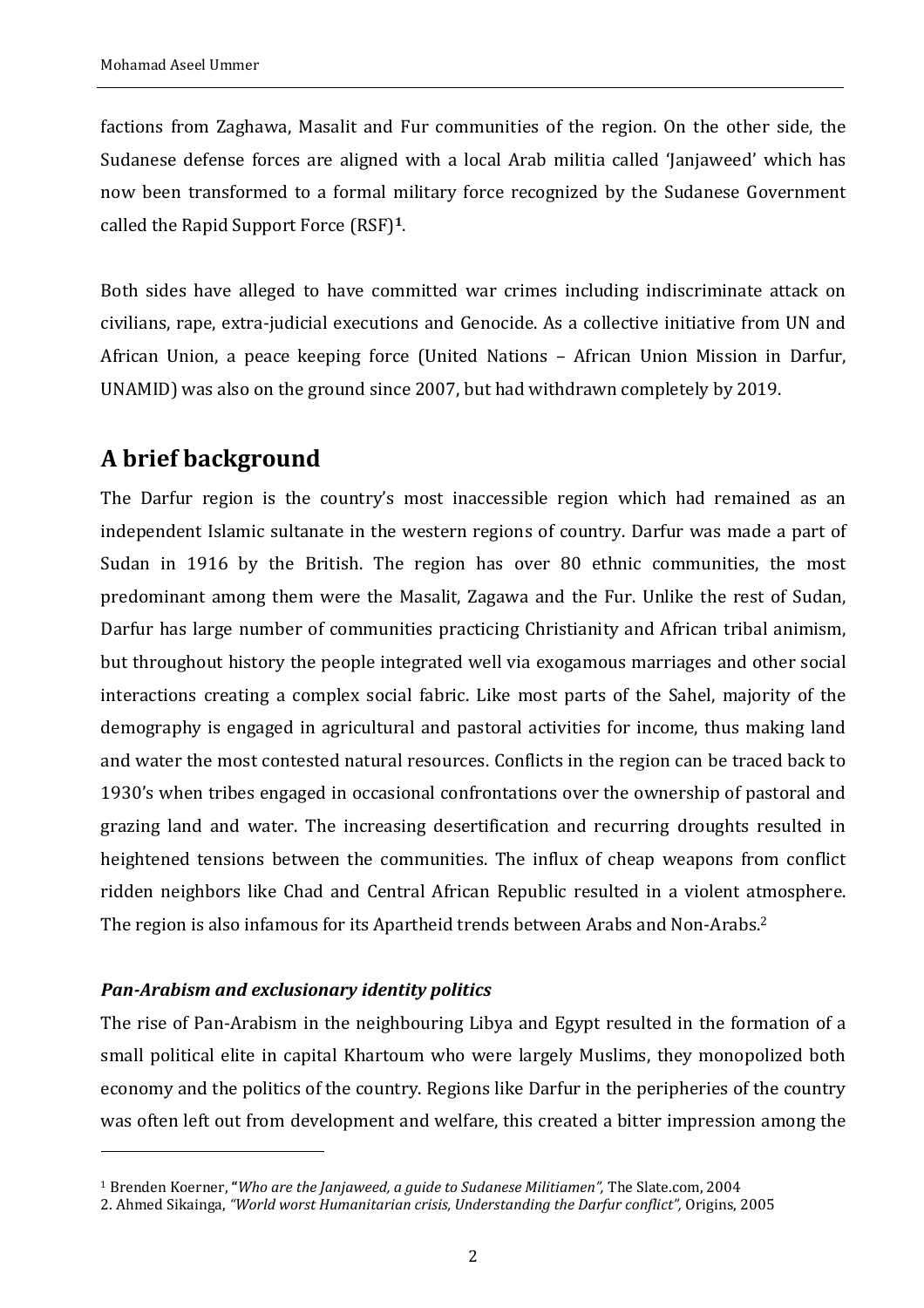Non- Arabs and Non-Muslim communities of the region and accused the government for systematic marginalization. The situations in Darfur spiraled down into a complicated affair during the reign of Omar Al Bashir, the former president who was ousted out of power in 2019 and is currently serving imprisonment. Developmental activities in Sudan were concentrated in the capital Khartoum and the nearby districts which are largely inhabited by the Arabic speaking Muslims who are politically elite, leaving rest of the country deprived of betterment. To Darfur, this was discriminatory on the lines of religion and ethnicities. Much of Darfur is underdeveloped, resources are contested and scantly available, lacks basic infrastructures like hospitals and educational institutions and most importantly the ethnic communities had strong impression that an adequate political representation from the region was restricted by Khartoum and the Muslim elites.

The publication and distribution of '*The Black Book: Imbalance of Power and Wealth in Sudan'*  in 2000*,* brought in stark images of the dire situations in the country to the larger public which was already under the grip of strong sense of resentment and grief, galvanized the public sentiments3. Disproportionate development, discriminatory behavior and preferential political control from the authorities encouraged various factions to emerge across the country to represent their interests, some of which have evolved into armed militias.

The inception to the existing chain of events can be traced to the early violent attacks led by the SLA. Since 2002, the group has been active in the region. The rebels attacked police stations, army garrisons and patrolling troops. Much of the early rebel activities went unnoticed as Khartoum was engaged in the Second Sudanese Civil War and most of the armed forces were deployed to establish control in the regions where the civil war was fought. On 25th of April 2003, the SLA entered Al-Fashir, the capital city of North Darfur and raided the army garrison. The rebels were met with an unprecedented success, much of the army machineries including bombers and helicopters were destroyed. This incident left the armed forces and the government humiliated. Subsequently, various successful attacks were launched by the SLA in nearby districts causing further insecurity and created strategic instability in the region.

<sup>3</sup> Alex Cobham, "*Causes of Conflict in Sudan: Testing the Black Book".* Queen Elizabeth House, University of Oxford, 2005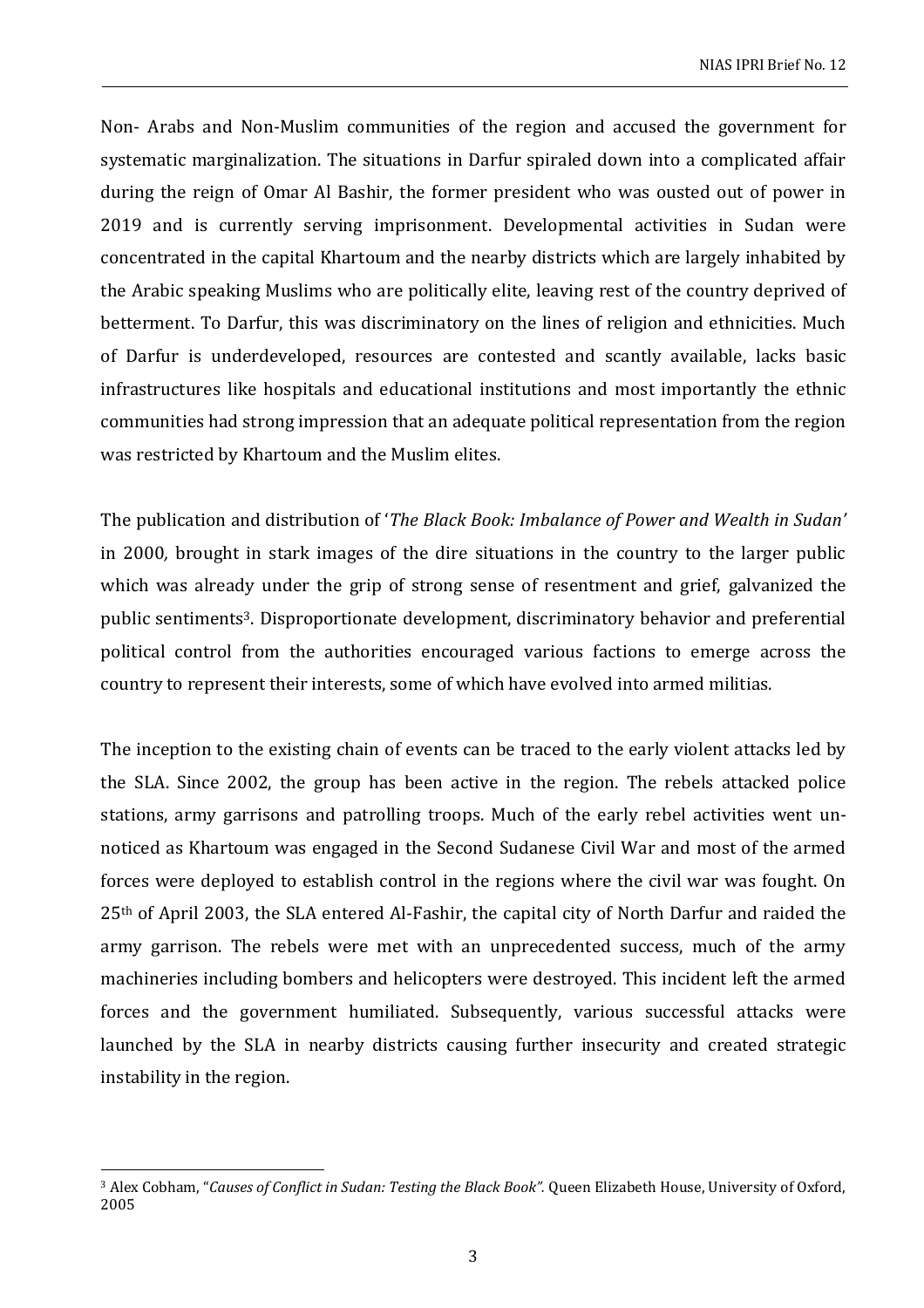### *Spiraling of the conflict*

The government responded with mobilizing aerial forces with sharpened military intelligence to fight the SLA and the Justice and Equality movement (JEM), another armed militia in the region. The armed forces upped their offensive by arming the Baggara herders nicknamed as the '*Janjaweed'* or the 'the Devils on horse-back. The Janjaweed was an Arab pastoralist community which maintains conflicting interests with the Fur, Zagawa and Masalits. These herders emerged brutally effective and became a key element in the government's response to the growing threat posed by the Darfur rebels. The defense forces aligned with the armed Janjaweed militants engaged in a scorched earth policy, villages were raided and destroyed indiscriminately, agricultural lands and pastoral animals were either looted or slaughtered.

#### *State-controlled media and undocumented war crimes*

The media in the country was largely under the direct overseeing of the government, thus many reports regarding the crimes of war such as rape, torture went undocumented in the early periods of the war. Various reports also suggest that mass Extra-judicial executions at the hands of the defense forces were common during the days of heightened conflict. The only means to information regarding the violence was the evidences collected by the humanitarian officials in the region. According to various sources, the Janjaweed militants always were in larger numbers than the armed forces. Most reports generated during this period suggests that, the majority of the victims were men. By the early 2004, due to the increasing influx of migrants into neighboring countries fleeing from the growing insecurity attracted international attention.

#### *Regional consequences*

The Darfur conflict escalated which made an immediate cessation nearly impossible. The government was accused of aiding the Janjaweed militants to effectively engage in an ethnic cleansing in which thousands were massacred. Mass executions became a norm in the region, according to humanitarian officials, for instance, on March 5<sup>th</sup> 2004, government and Janjaweed forces executed 145 members of Fur tribe, including several tribal chiefs. Women and children were highly victimized during the period, they were exposed to rape and other forms of sexual abuses<sup>4</sup>. As a means to flush out the SLA and JEM, the access to humanitarian aid and assistance to Darfur was restricted by the governmental forces, causing many

<sup>4</sup> Human Rights Watch, "*Darfur Destroyed: Ethnic cleansing by Government and Militia forces in Sudan"*, Human rights watch Publication, 2004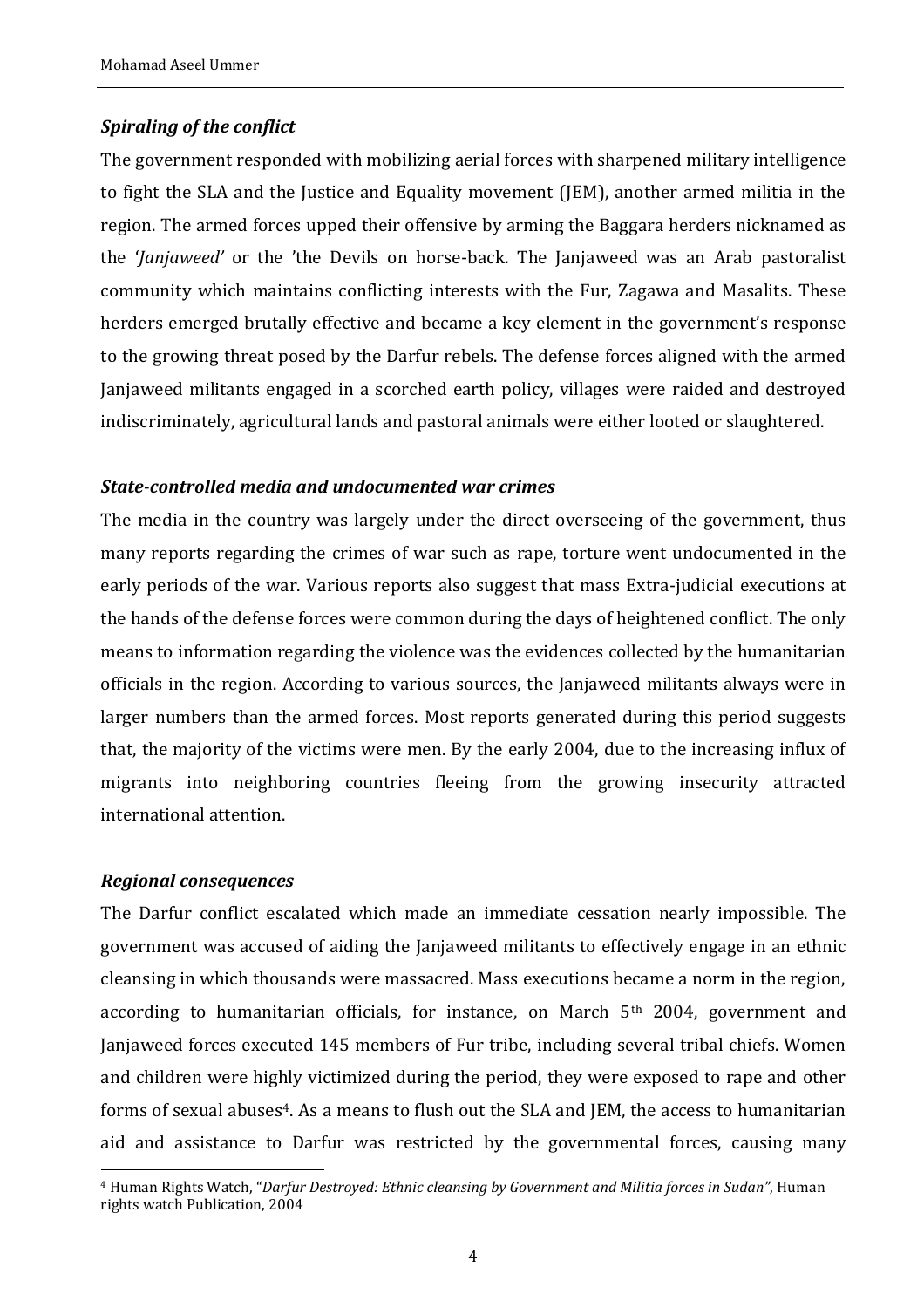civilians to die from malnutrition and lack of medical care. It also forced millions to migrate to Chad and CAR seeking asylum, resulting in regional instability.

The conflict remains unabated, with millions forced to flee and thousands mounting up dead. The scenario was expected to take a positive turn after 2019, when the former president was ousted from power and replaced with a military-led civilian transitional government.<sup>5</sup> Despite of various renewed efforts for resolution the region remains highly volatile.

### **From Ceasefires to Peace process: Challenges and Consequences**

Talks to establish peace and order was initiated as early as 2003, beginning with the Ndjamena peace talks held under the mediation of Edris Deby, the then President of Chad which climaxed in 2004 at a failed ceasefire agreement. Later, under the leadership of African Union (AU), Peace Negotiations were held in Addis Ababa (2004), Abuja (2004,2005) which failed to create a significant impact. The Abuja peace talks resulted in the signing of Comprehensive Agreement (CPA) in 2005 which formalized Darfur Peace Agreement (DPA) (2006), with representatives from AU, the UN and dignitaries from the US.

### *A strategic ceasefire to negative peace talks*

A distinctive commonality among the various peace initiatives adopted through the course of time was ceasefires being an integral part of the peace deal. An immediate stoppage of violence which could only be established through an actionable ceasefire was essential for the implementation of the conditions of the agreements. Ideally a ceasefire calls out for the stopping of confrontations and provide room for dialogue, re-development, distribution of aid and assistance and so on, but in case of Darfur the outcomes were quite the contrary. The Ndjamena peace talks proved futile, as the 45-day ceasefire was immediately violated in matter of days by the government, and on the rebel side, the Chadian mediation was seen suspicious and their neutrality was under doubt.

### *Negotiation by multiple actors*

The Addis Ababa and Abuja peace talks under the mediation of AU chalked out ceasefires, but both parties raised mutual accusations and the ceasefire was short lived. An immediate result of the peace agreement was the deployment of peace-keeping troops from Rwanda and

<sup>5</sup> Muhammad Osman & Bearak Max, *"Sudan's Omar Hassan Al-Bashir is ousted by military after 30 years in power",* Washington post, 2019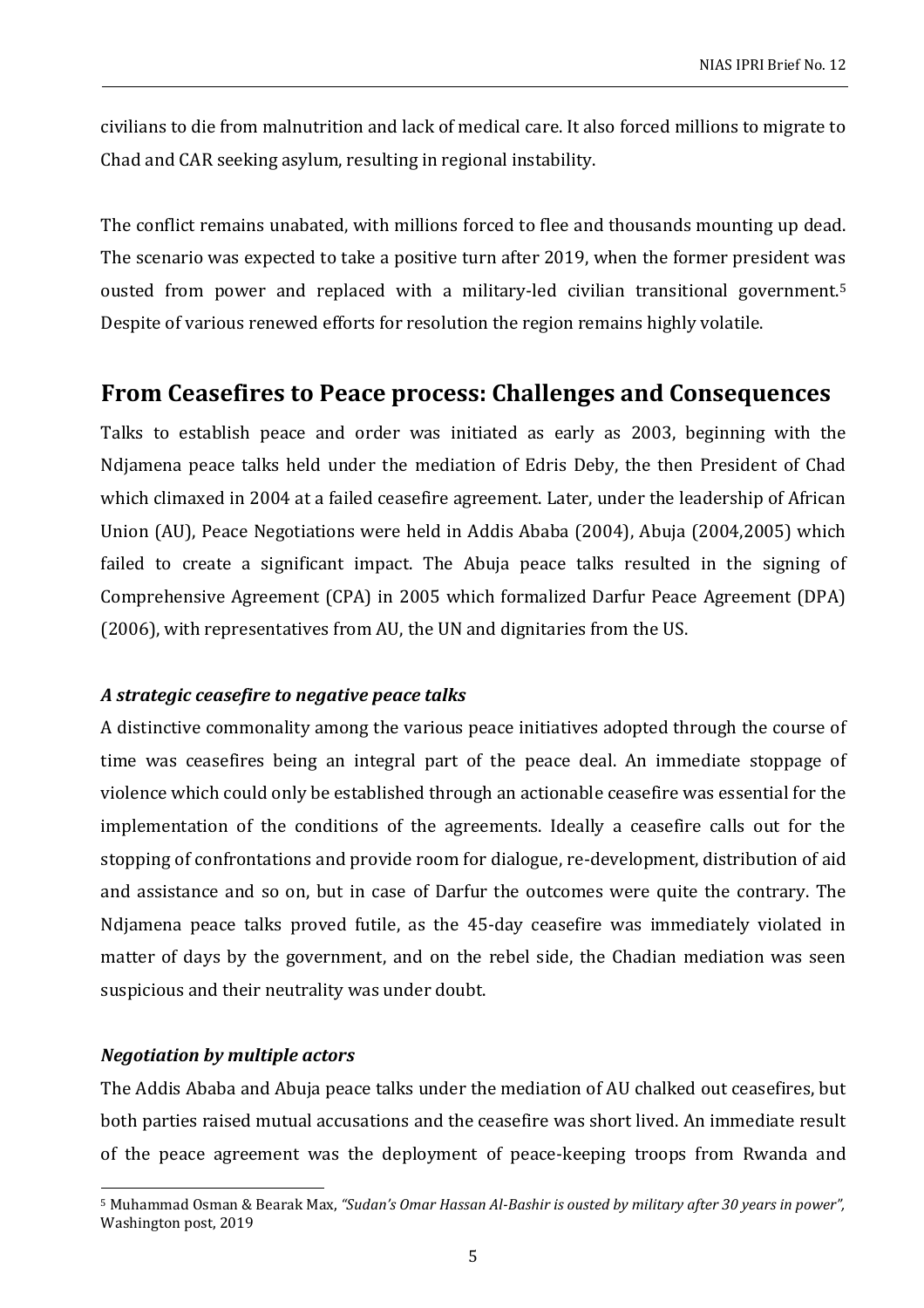Ethiopia, the troop failed to establish a grip over the conflict as their presence exacerbated the violence.

#### *The role of the UN*

The United Nations took an active role with coordination from African Union during the second round of Abuja talks in 2005, which resulted in long and exhaustive debates and in the second deployment of the largest peace keeping troop in North Africa at that period. The Abuja peace talks culminated eventually in the formation of the first Comprehensive Peace agreement nearly after a year and half. The peace agreement was internationally acclaimed as it called out for an immediate ceasefire to ensure safe and smooth accessibility of aid to the conflict region. It also provided options to improve political representation of Darfur in the capital and most importantly advised upon the de-militarization of Janjweed rebels.

The 2006 peace agreement alike its precursors had very little success. By the time of agreement, only one faction from the SLA signed the peace agreement while others abstained and boycotted the deal. The ceasefire held absolutely no value as, the rebels raised their concerns about having their strongholds being attacked in the absence of their leadership during the negotiations. Two subsequent peace agreements were signed in 2011 and 2020, with very little improvement in the situations.

### *Lack of political will*

At the governmental side was a primary reason for the disastrous outcomes of various peace initiatives. The government since the inception looked out for means to control the situation militarily as they feared establishing a dialogue with rebels can in turn legitimise the rebel position. The mutual suspicion held by both groups made it extremely difficult to agree upon terms, and the past history of repeated violation of ceasefires and other agreements questioned the government's credibility. The rebel groups lost their collective consensus gradually, and various splinter groups emerged on the lines of ethnicities, this weakened their position, in 2006 only one minor faction within the SLA was part of the peace agreement which eventually led to its failure.

### *Incompetent Mediation*

Throughout the various Peace talks, one feature stood out as an obvious flaw was failed mediation. When the mediation parties fail to effectively execute their required actions thus the negotiation is doomed to fail. During the 2004 Abuja peace talks, the mediator from AU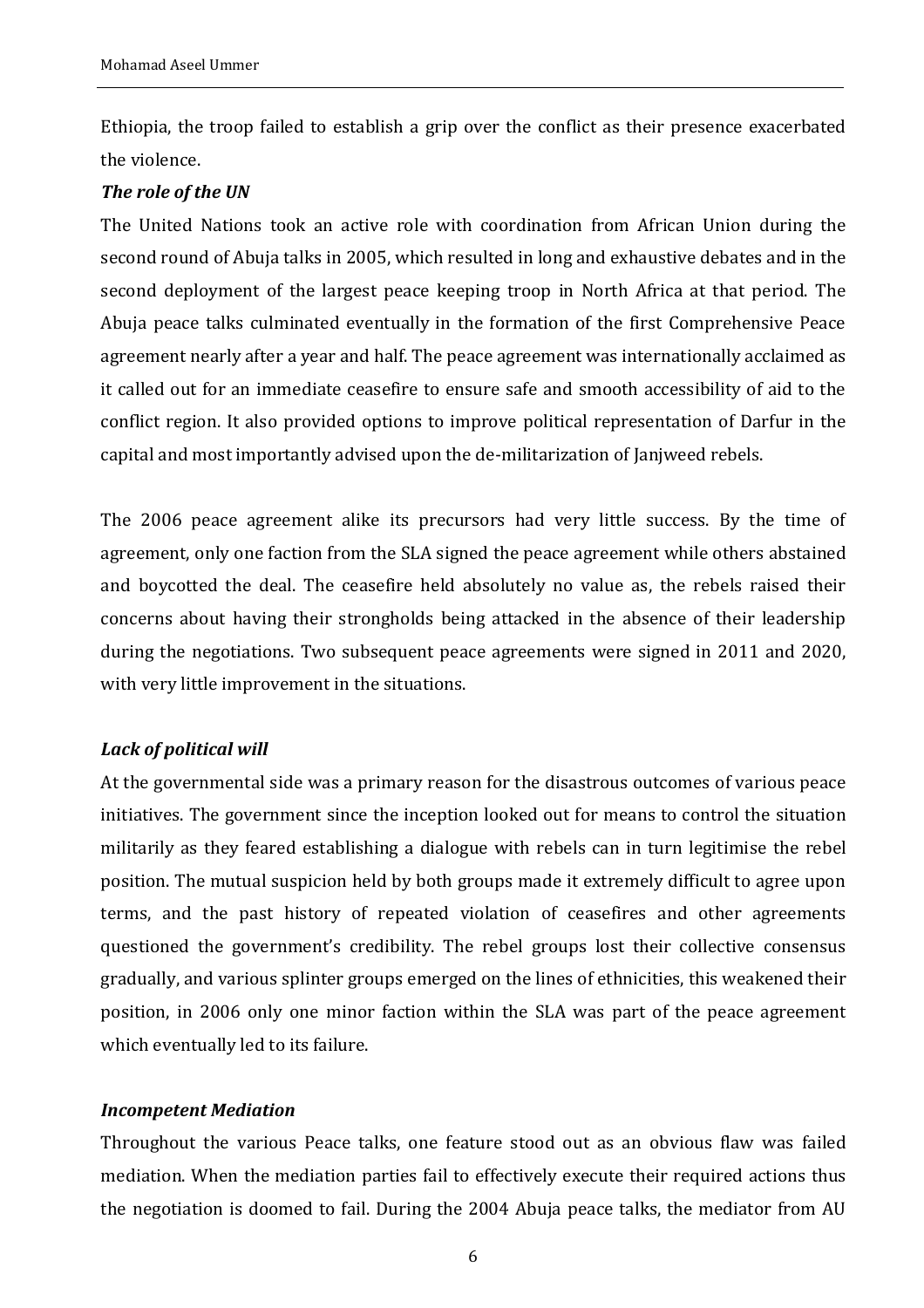lacked proficiency in both English and Arabic, and it required a French translator. Similarly various discrepancies were reported among the ceasefire documents. The mediation was also criticized for their flawed deadline-diplomacy strategy*,* which coerced the rebels to come into agreements without much consultation.

#### *Absence of an Effective Mechanism*

Most peace initiatives and ceasefire failed at the early stages primarily because there was no entity to supervise the implementation and its continuity. Fundamentally a clear asymmetrical representation was evident during the course of the peace initiatives, as the rebels lacked the expertise to engage in peace talks resulting in inefficacious deals.

### **Conclusion**

In 2019, when Omar Al Bashir was overthrown from power by the military of the country, there was much optimism among the larger populace. The transitional government was entrusted to deliver justice and betterment. But the recent trends suggest otherwise.

Migrants from Darfur who fled from the horrors at the hands of Janjweed in Chad and other neighbouring countries returned back with hopes of rebuilding their homeland, this has resulted in resurgence of violence. Western Darfur, which was largely untouched by any conflict in the last decade has emerged as the new focal point. According to various reports, the non-Arabs have initiated to re-arm themselves to resist against the growing threats from the government forces and the Arabs. The government's failure to demilitarize the Janjaweed Militia, instead authorizing and upgrading the force into formal organization has led to much discontent in the country. Under various mediation and initiative, sustainable peace was never achieved in the region. Ceasefires that can act as precursor or facilitator to achieve peace was never effectively enforced, due to the various reason discussed earlier, and such impediments shall emerge in the future with very little scope for a comprehensive resolution.

Fundamentally both blocs in the conflict had failed to adhere to the conditions of the ceasefire, instead utilized it as an interval to re-arm, re-group, recruit and in some cases violate the ceasefire. The only way to resolve such tendencies is to establish an authoritative body to enforce a conduct to ensure smooth transition to peace. Both regional and international players must collectively invest in this regard to prevent regional instability in the Horn of Africa.

7